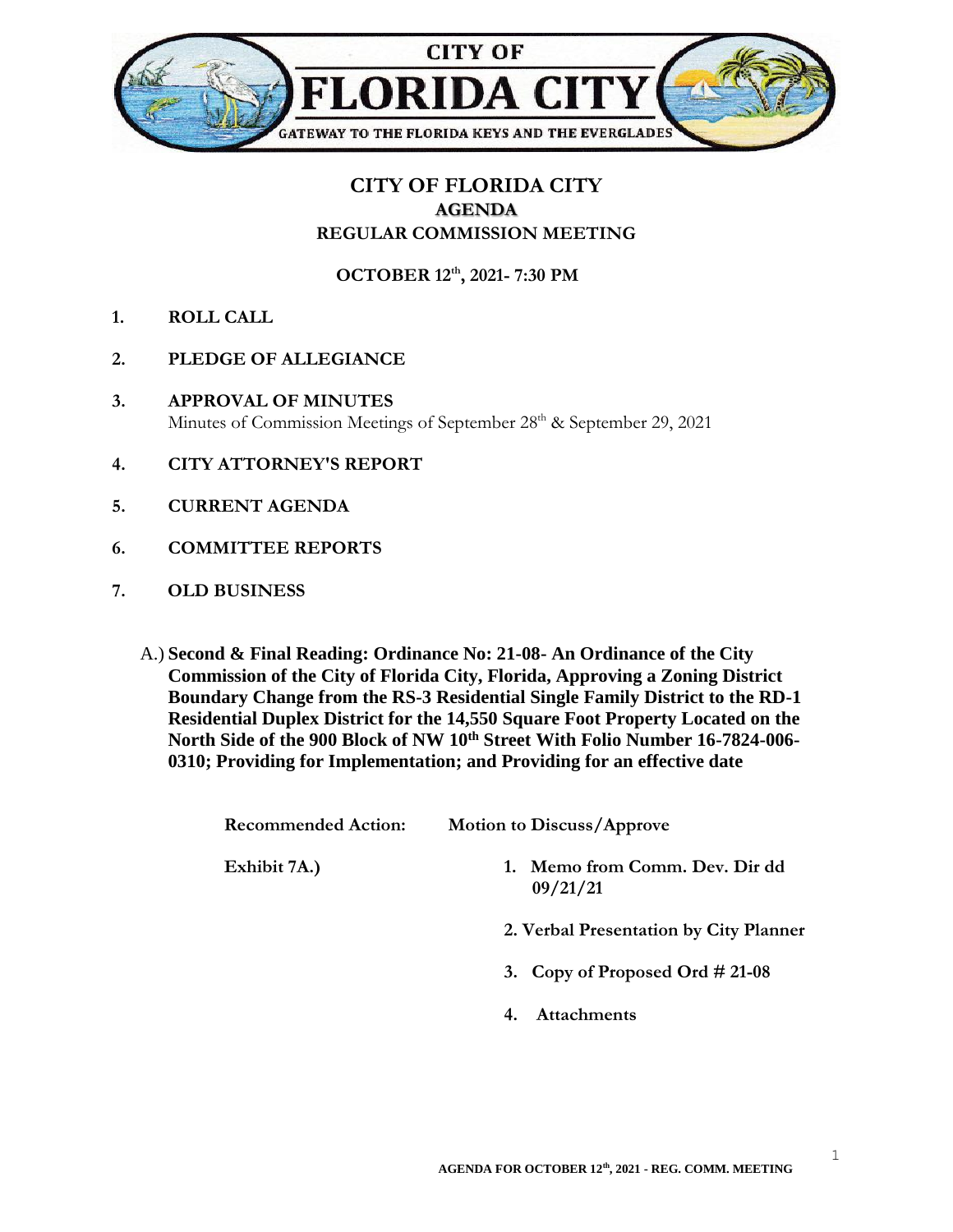B.) **Second & Final Reading: Ordinance No: 21-09- An Ordinance of the City Commission of the City of Florida City, Florida, Approving a Zoning District Boundary Change from the RS-3 Residential Single Family District to the RD-1 Residential Duplex District for the 14,550 Square Foot Property Located on the North Side of the 900 Block of NW 10th Street With Folio Number 16-7824-006- 0320; Providing for Implementation; and Providing for an effective date**

| <b>Recommended Action:</b> | <b>Motion to Discuss/Approve</b>        |
|----------------------------|-----------------------------------------|
| Exhibit 7B.)               | Memo from Comm. Dev. Dir dd<br>09/21/21 |
|                            | 2. Verbal Presentation by City Planner  |
|                            | 3. Copy of Proposed Ord $\#$ 21-09      |
|                            | <b>Attachments</b>                      |

C.) **Second & Final Reading: Ordinance No: 21-10- An Ordinance of the City Commission of the City of Florida City, Florida, Approving a Zoning District Boundary Change from the RS-3 Residential Single Family District to the RD-1 Residential Duplex District for the 14,550 Square Foot Property Located at 946 NW 8 th Street; Providing for Implementation; and Providing for an effective date**

|              | <b>Recommended Action:</b> |    | <b>Motion to Discuss/Approve</b>        |
|--------------|----------------------------|----|-----------------------------------------|
| Exhibit 7C.) |                            | 1. | Memo from Comm. Dev. Dir dd<br>09/21/21 |
|              |                            |    | 2. Verbal Presentation by City Planner  |
|              |                            |    | 3. Copy of Proposed Ord $\#$ 21-10      |
|              |                            |    | 4. Attachments                          |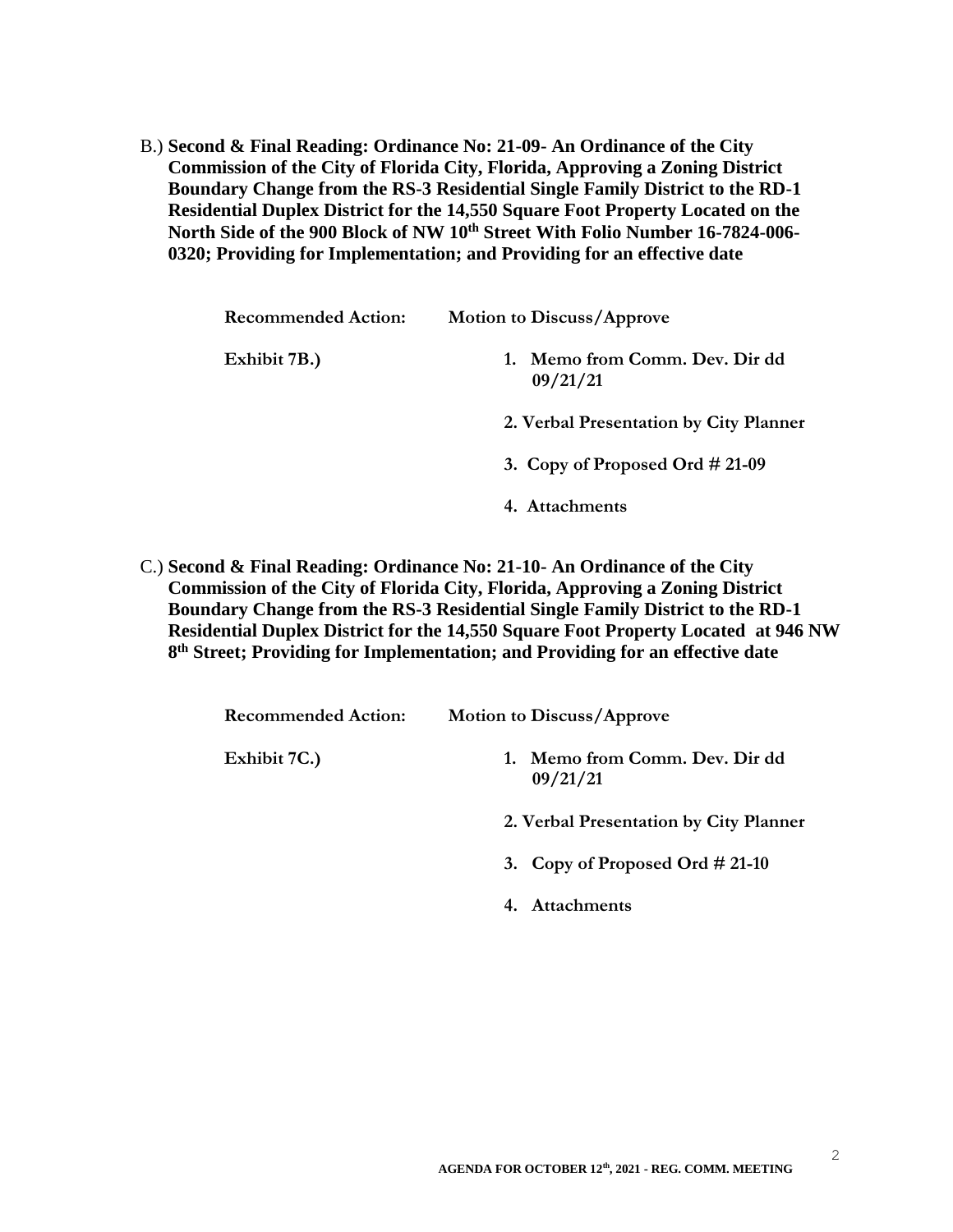D.) **Second & Final Reading: Ordinance No: 21-11- An Ordinance of the City of Florida City, Florida, revising Florida City Code Sections 62-1, 62-171 & 62-172 Related to Service Station Use; Providing for Severability; Providing for Codification; and Providing for an Effective date**

| <b>Recommended Action:</b> | <b>Motion to Discuss/Approve</b>           |
|----------------------------|--------------------------------------------|
| Exhibit 7D.)               | 1. Memo from Comm. Dev. Dir dd<br>09/21/21 |
|                            | 2. Verbal Presentation by City Planner     |
|                            | 3. Copy of Proposed Ord $\#$ 21-11         |
|                            | <b>Attachments</b>                         |
|                            |                                            |

## **8. NEW BUSINESS**

**A.) Resolution No: 21-74: A Resolution of the City of Florida City, Florida, Approving the Tentative Plat of "Hibiscus Homes", A Replat of Tracts 17,18,19 and 20 of Revised Plat "Florida City Park"(Plat Book 33, Page 48); and Lots 29 & 30 in Block 20 of "Florida City Park" (Plat Book 16 Page 53) Located on the NE Corner of NE 6 th Ave (SW 172nd Ave) and East Palm Drive (SW 344th St), Florida City, Florida**

| <b>Recommended Action:</b> | <b>Motion to Discuss/Approve</b>        |
|----------------------------|-----------------------------------------|
| Exhibit 8A.)               | 1. Memo from City Engineer dd $10/6/21$ |
|                            | 2. Verbal Presentation by City Engineer |
|                            | 3. Copy of Proposed Reso $#21-74$       |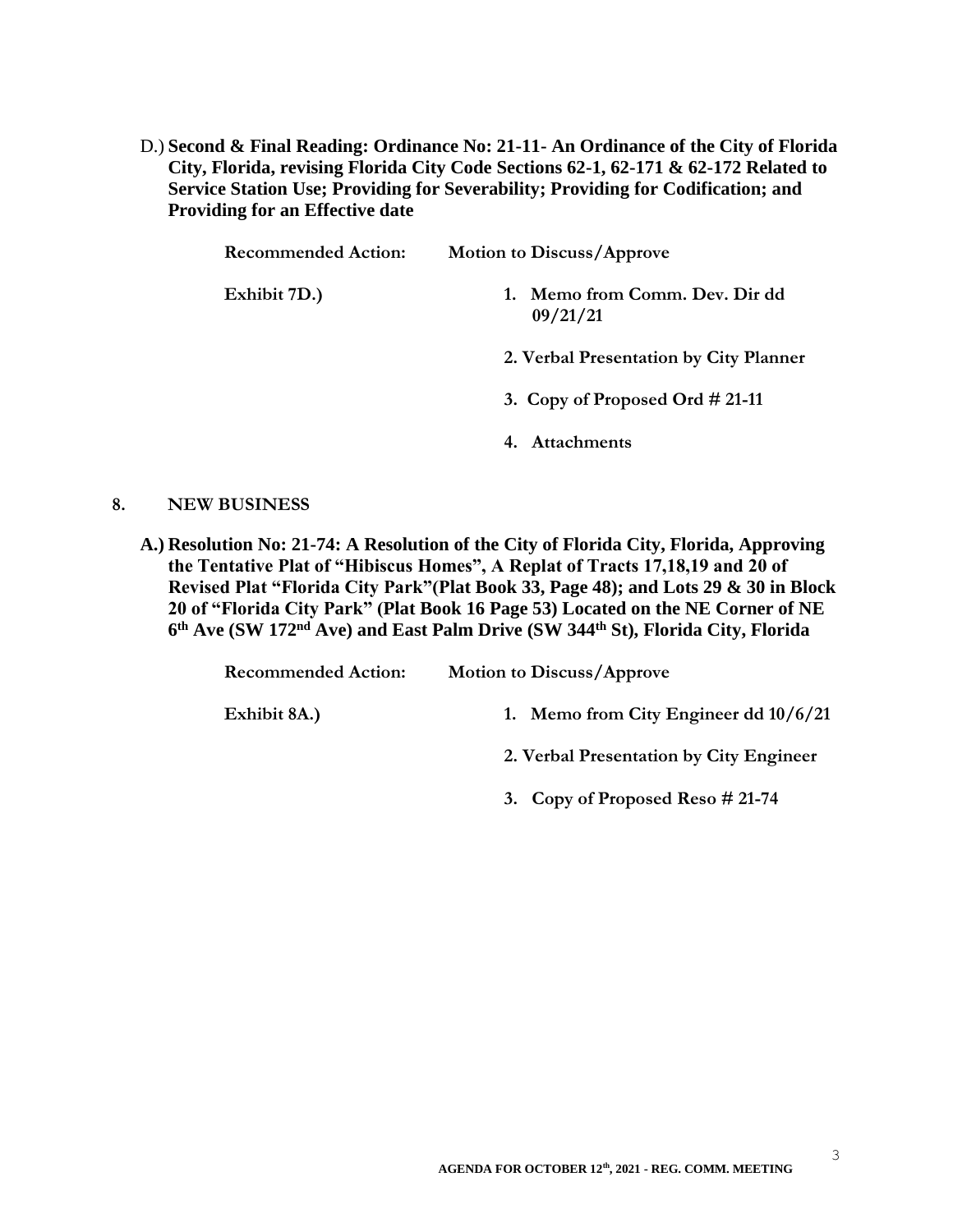**B.) Resolution No: 21-75: A Resolution of the City Commission of the City of Florida City, Florida, Authorizing Amendment 1 to the Contract Between the City of Florida City and Murphy pipeline Contractors, Inc. dated June 30, 2020 Concerning the Florida City projects 10 & 11 Force Mains Number 1 & 2 Replacement Modifying the Contract Schedule of Values and Reallocating Available Funds Within the Contract to a Contingency Pay Item; Providing for Authorization; Providing for an Effective Date**

| <b>Recommended Action:</b> | <b>Motion to Discuss/Approve</b>        |
|----------------------------|-----------------------------------------|
| Exhibit 8B.)               | 1. Memo from City Engineer dd 10/6/21   |
|                            | 2. Verbal Presentation by City Engineer |
|                            | 3. Copy of Proposed Reso $\#$ 21-75     |
|                            | 4. Attachments                          |

**C.) Resolution No: 21-76: A Resolution of the City Commission of the City of Florida City, Florida, Authorizing the Mayor to Approve Work Order # 1 in the Amount of \$54,019.39 for the Additional Work of Demobilizing and Remobilizing from the project Mandated by FDOT to the Contract with Murphy Pipeline Contractors, Inc. for the SRF Loan program projects 10 & 11-FM 1 and 2 Replacement; Providing for an Effective Date**

| <b>Recommended Action:</b> | <b>Motion to Discuss/Approve</b>         |
|----------------------------|------------------------------------------|
| Exhibit 8C.)               | 1. Memo from City Engineer dd $10/06/21$ |
|                            | 2. Verbal Presentation by City Engineer  |
|                            | 3. Copy of Proposed Reso $\#$ 21-76      |
|                            | <b>Attachments</b>                       |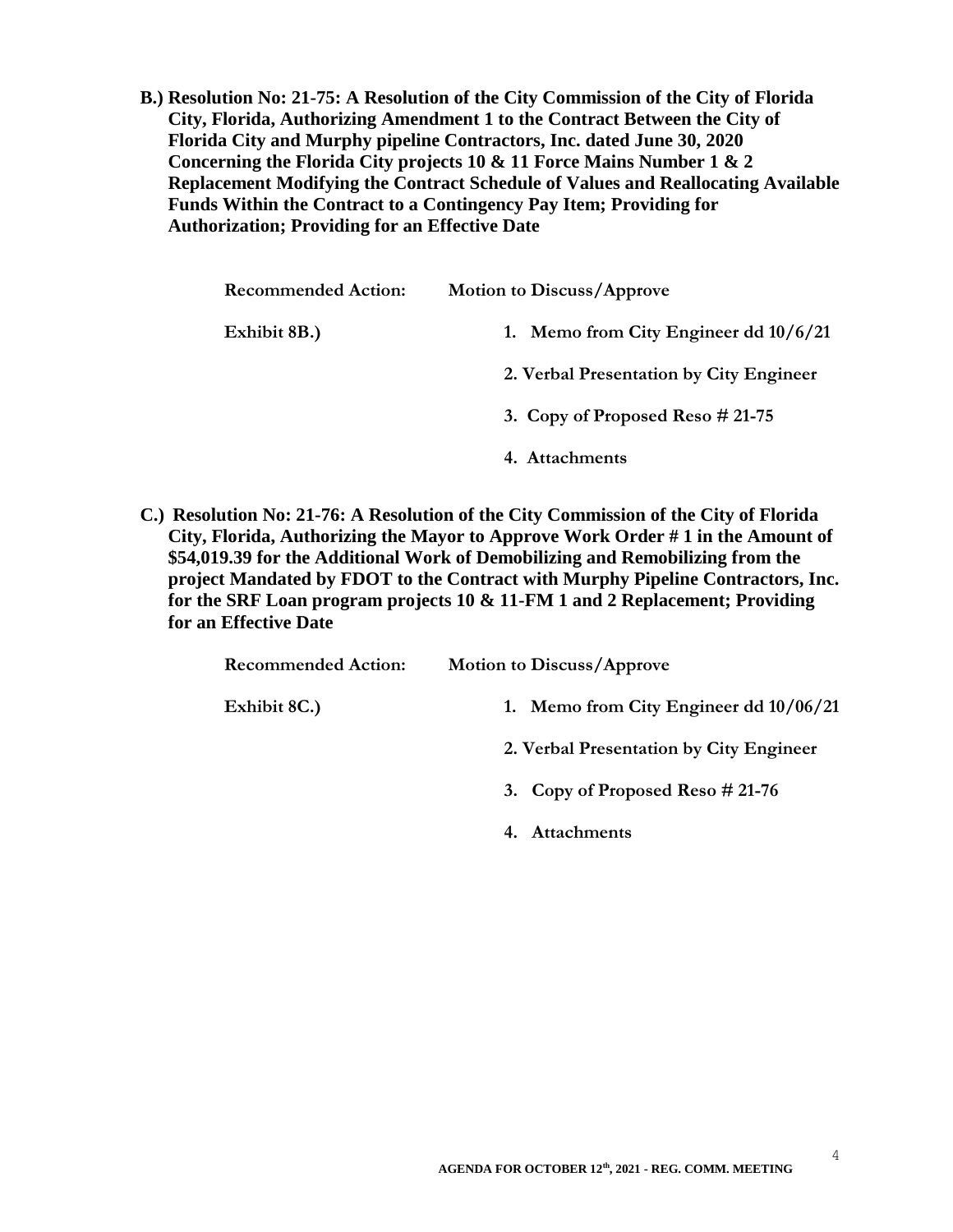**D.) Resolution No: 21-77: A Resolution of the City Commission of the City of Florida City, Florida, Approving the Proposal from Angie Brewer and Associates for Technical Services During Construction for Wastewater Projects 7 & 13 in the amount of \$96,579.00; Providing for an Effective date**

| <b>Motion to Discuss/Approve</b>     |
|--------------------------------------|
| 1. Cost Proposal & Scope of Services |
| 2. Verbal Presentation by CRA Dir.   |
| 3. Copy of Proposed Reso $#21-77$    |
|                                      |

**E.) Resolution No: 21-79: A Resolution of the City Commission of the City of Florida City, Florida, Expressing Support for the Establishment of the regal Village Community Development District, Having External Boundaries as depicted and Legally Described in Exhibit "A"; Providing for Conflicts; Providing for Transmittal; Providing for Implementation; and Providing for an effective Date**

| <b>Recommended Action:</b> | <b>Motion to Discuss/Approve</b>       |
|----------------------------|----------------------------------------|
| Exhibit 8E.)               | 1. Memo from City Planner dd $10/5/21$ |
|                            | 2. Verbal Presentation by City Planner |
|                            | 3. Copy of Proposed Reso $\#$ 21-79    |

**F.) Resolution No: 21-80: A Resolution of the City Commission of the City of Florida City, Florida, Expressing Support for the Establishment of the Sebastian Isles Community Development District, Having External Boundaries as Depicted and Legally Described in Exhibit "A"; Providing for Conflicts; Providing for Transmittal; Providing for Implementation; And Providing for An Effective Date**

| <b>Recommended Action:</b> | <b>Motion to Discuss/Approve</b>       |
|----------------------------|----------------------------------------|
| Exhibit 8F.)               | 1. Memo from City Planner dd 10/05/21  |
|                            | 2. Verbal Presentation by City Planner |
|                            | 3. Copy of Proposed Reso $#21-80$      |